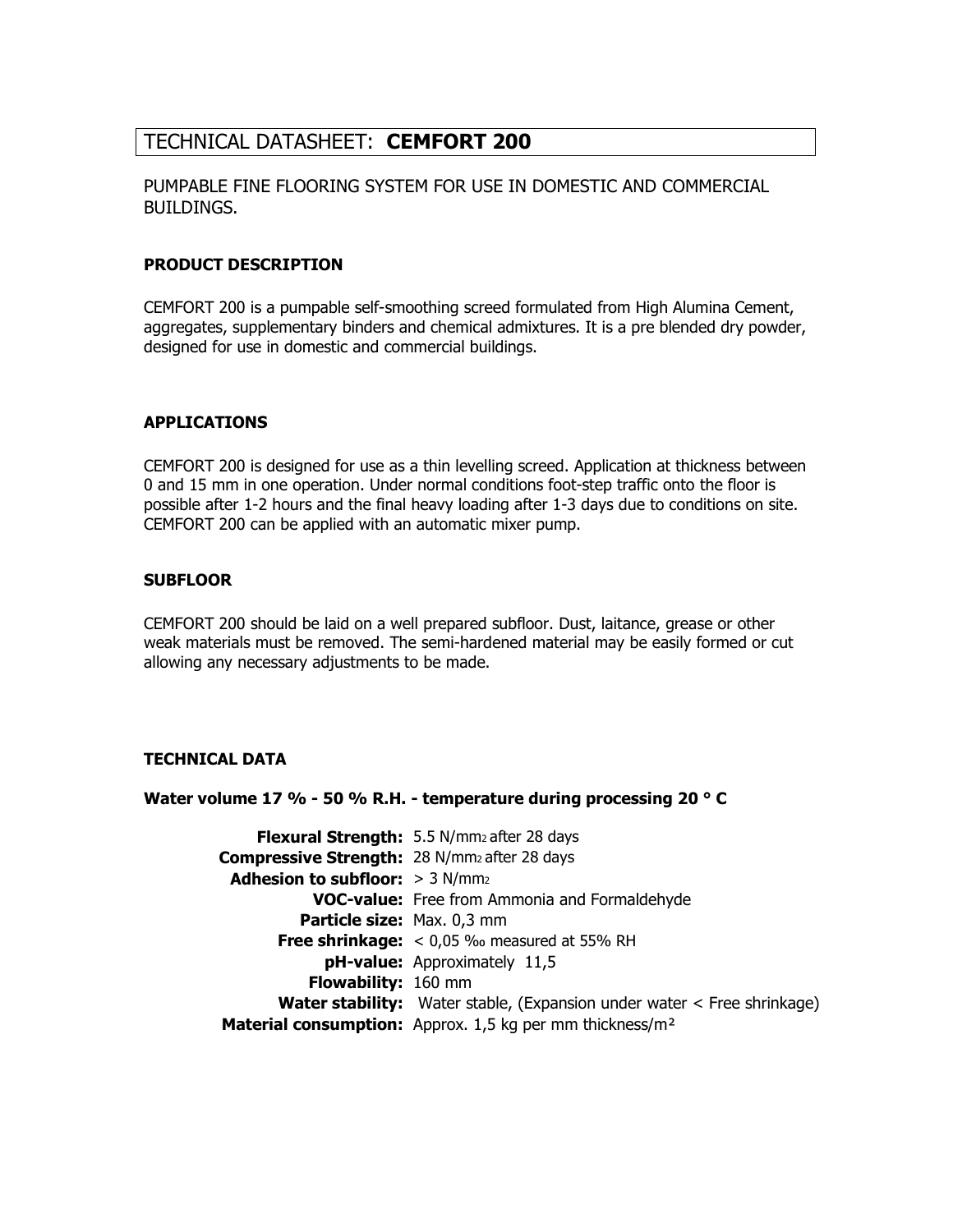## TECHNICAL DATASHEET: CEMFORT 200

## PROCESSING DATA (at 20 °)

| Flow ring test: 160 mm.<br>Min application temperature: $+60C$<br><b>Dry powder Density:</b> approx. 1,4 g / cm <sup>3</sup><br><b>Wet density:</b> $> 1.9$ g / cm <sup>3</sup> | <b>Water admixture:</b> 19 - 20 % (4,75 - 5 litre / 25 kg bag)                                                                                                                                                                                                                                                                                                                                                                                                                                                                            |
|---------------------------------------------------------------------------------------------------------------------------------------------------------------------------------|-------------------------------------------------------------------------------------------------------------------------------------------------------------------------------------------------------------------------------------------------------------------------------------------------------------------------------------------------------------------------------------------------------------------------------------------------------------------------------------------------------------------------------------------|
|                                                                                                                                                                                 | <b>Open time:</b> 10 - 15 minutes depending on temperature                                                                                                                                                                                                                                                                                                                                                                                                                                                                                |
|                                                                                                                                                                                 | <b>Curing time:</b> 1 - 2 hours for foot traffic                                                                                                                                                                                                                                                                                                                                                                                                                                                                                          |
|                                                                                                                                                                                 | 24 hours for light traffic                                                                                                                                                                                                                                                                                                                                                                                                                                                                                                                |
|                                                                                                                                                                                 | 1 week for full loading<br><b>Storage:</b> 6 months in dry conditions. max. 20°C and 50 % RH                                                                                                                                                                                                                                                                                                                                                                                                                                              |
| <b>PERFORMANCE:</b>                                                                                                                                                             |                                                                                                                                                                                                                                                                                                                                                                                                                                                                                                                                           |
|                                                                                                                                                                                 |                                                                                                                                                                                                                                                                                                                                                                                                                                                                                                                                           |
| Mixing:                                                                                                                                                                         | Preparations of subfloor: The surface to be treated must be hard, sound and free from<br>surface contamination, all dust should be vacuumed from the<br>surface. Concrete laitence and old coatings should be<br>removed mechanically e.g. by shot blasting, scabbling or<br>scarifiying. Concrete contaminated by oil or grease may<br>require flame gunning and/or treatment with a proprietary<br>degreaser.<br>CEMFORT 200 can be mixed in an automatic mixer pump.<br>Only use clean potable water at a rate of 4,75 - 5,0 liter per |
|                                                                                                                                                                                 | 25 kg bag. The mixed material should be used within 15                                                                                                                                                                                                                                                                                                                                                                                                                                                                                    |
|                                                                                                                                                                                 | minutes.<br><b>Cleaning:</b> All tools and equipment should be cleaned promptly with                                                                                                                                                                                                                                                                                                                                                                                                                                                      |
|                                                                                                                                                                                 | water.                                                                                                                                                                                                                                                                                                                                                                                                                                                                                                                                    |
|                                                                                                                                                                                 | <b>Application:</b> Door threshold, stairs, drains and gullies should be isolated<br>with foam barrier strips. Larger areas should be divided into<br>bays. Normal width of the bay is 8-12 metres, depending on<br>the pump capacity.                                                                                                                                                                                                                                                                                                    |
| <b>Health and safety:</b>                                                                                                                                                       | Hazardous - contains cement, cement moist is corrosive.<br>Protect eyes and prevent prolonged skin contact, keep out of<br>reach of children.                                                                                                                                                                                                                                                                                                                                                                                             |
|                                                                                                                                                                                 | For further information refer to Health and Safety data sheet.                                                                                                                                                                                                                                                                                                                                                                                                                                                                            |
| <b>LABELLING:</b>                                                                                                                                                               |                                                                                                                                                                                                                                                                                                                                                                                                                                                                                                                                           |
| <b>Health and safety:</b><br><b>Transportation:</b>                                                                                                                             | Hazardous, contains cement, quarts sand.                                                                                                                                                                                                                                                                                                                                                                                                                                                                                                  |
|                                                                                                                                                                                 | Not a classified product                                                                                                                                                                                                                                                                                                                                                                                                                                                                                                                  |

#### GENERAL:

The general information provided in the present technical description, application guidelines and other recommendations, is based on research and experience. However, the client is obliged to determine himself whether the products are suitable for use. The characteristics given here are average values, obtained at 20°C and 50 RH, and were drawn up according to the current state of technology. As of publication, the present technical descriptions will replace all previous ones.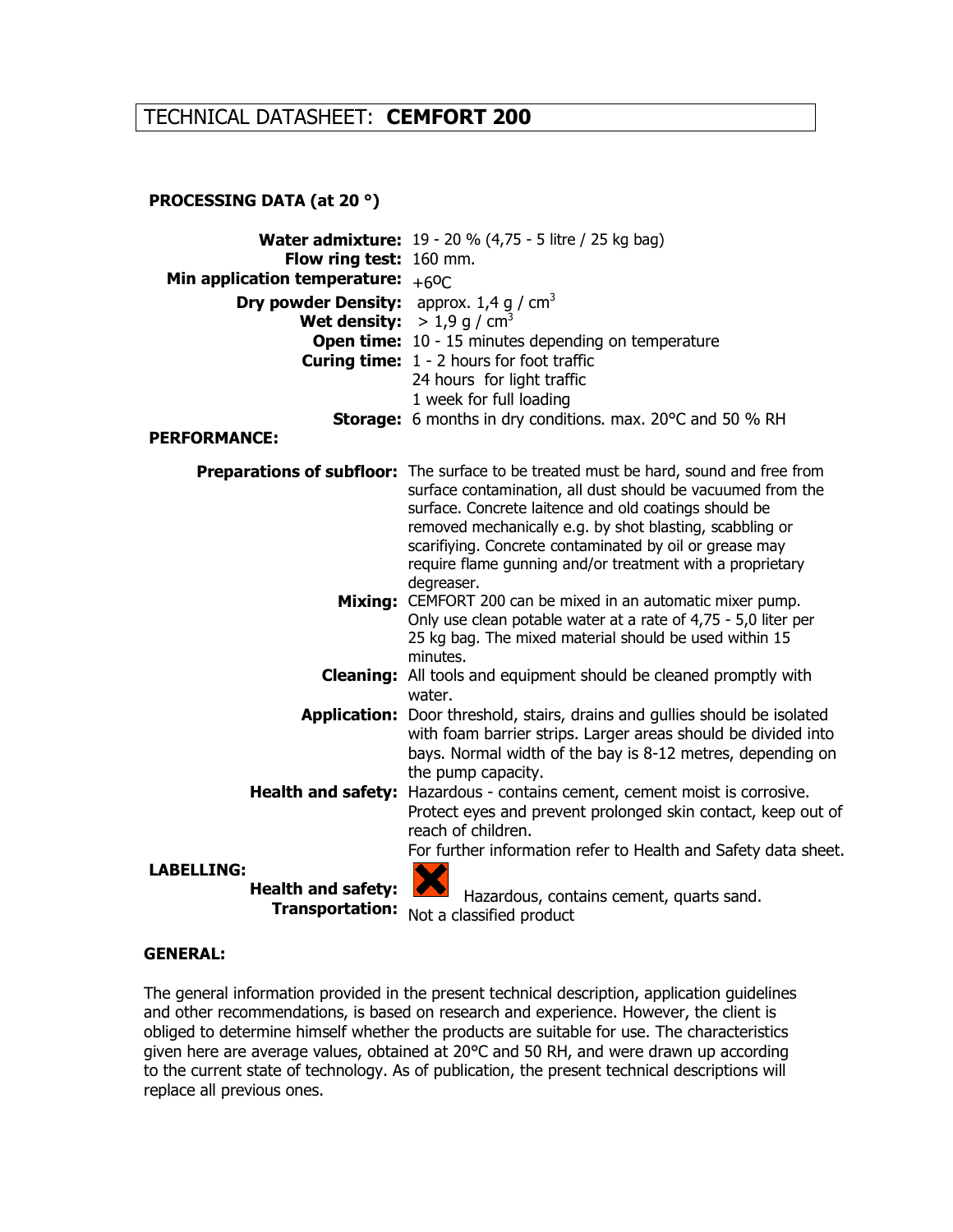# CE – DECLARATION OF CONFORMITY

The manufacturer:

## CEMART B.V.B.A. MAATHEIDE 76<sup>E</sup> 3920 LOMMEL BELGIUM

Declares, in conformity with the guidelines imposed by the Technical Committee CEN/TC 303 "Floor screeds and in-situ floorings in buildings",

That:

# FLOOR SCREED

# CEMFORT 200

Manufactured in the production unit mentioned above,

Complies with the determinations set in the registered standard NBN EN 13813 and complies with the conditions for CE-marking in conformity with attachment ZA 1.1 of the registered standard EN 13813.

The methods and procedures for certification and evaluation of conformity were applied as mentioned in the tables ZA 2 and ZA 3.2.

The products were subjected to a first test and they are subjected to an internal product control in conformity with the standard EN 13813.

| Lommel, 06/10/2008 |                      |  |
|--------------------|----------------------|--|
|                    |                      |  |
|                    |                      |  |
|                    |                      |  |
|                    |                      |  |
|                    | CEO                  |  |
|                    | Peter Van den Brande |  |
|                    |                      |  |
|                    |                      |  |
|                    |                      |  |
|                    |                      |  |
|                    |                      |  |